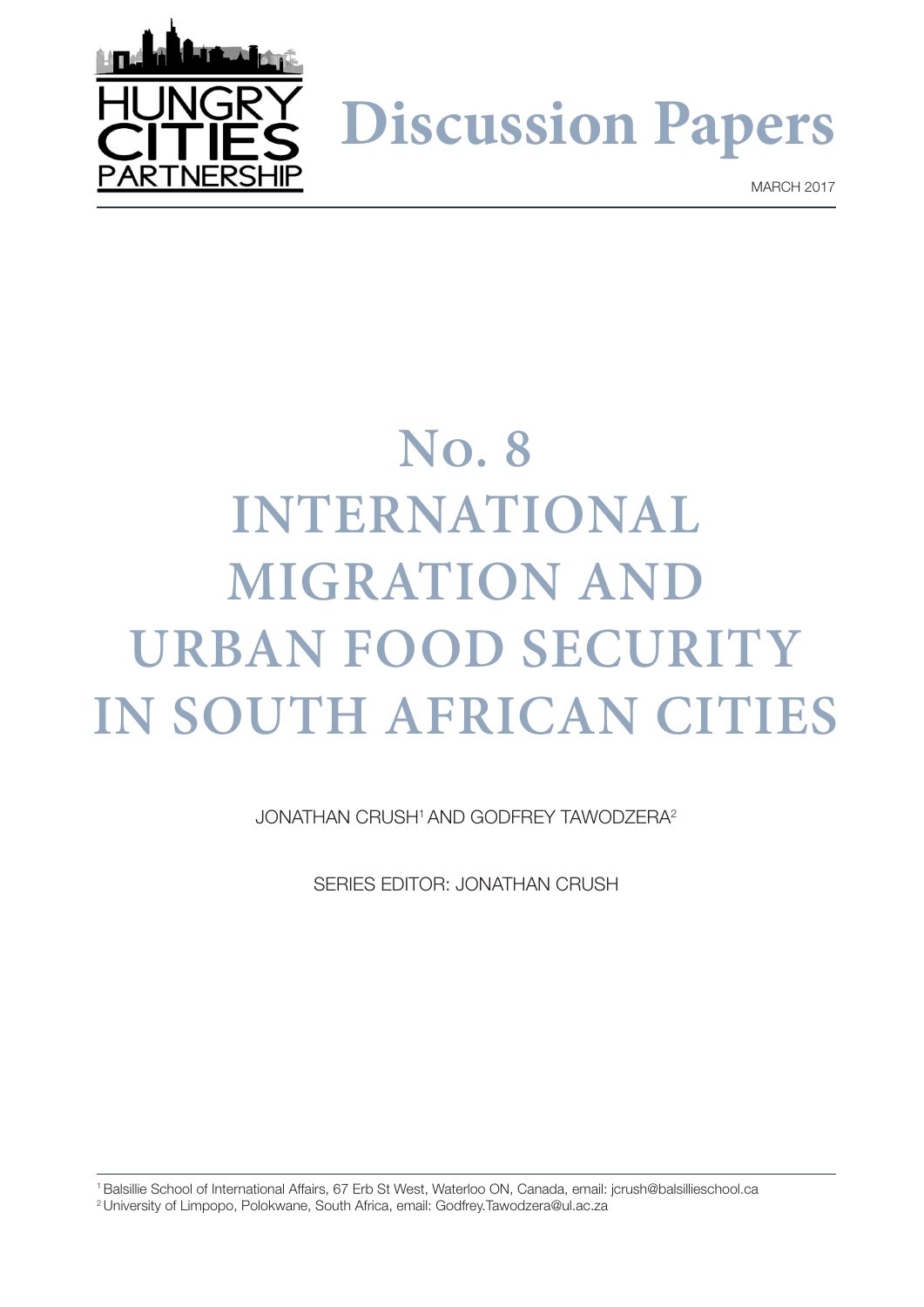## Abstract

The drivers of food insecurity in rapidly growing urban areas of the Global South are receiving more research and policy attention, but the precise connections between urbanization, urban food security and migration are still largely unexplored. In particular, the levels and causes of food insecurity amongst new migrants to the city have received little consideration. This is in marked contrast to the literature on the food security experience of new immigrants from the South in European and North American cities. This paper aims to contribute to the literature on urban food security in the South by focusing on the case of Zimbabwean migrants in South African cities and discussing the results of a household survey of migrants in Cape Town and Johannesburg. The survey showed extremely high levels of food insecurity and low dietary diversity amongst migrants, which are attributable to the difficulties of accessing regular incomes and the other demands on household income. Most migrants are also members of multi-spatial households and have obligations to support household members in Zimbabwe. Although migration may improve the food security of the multi-spatial household as a whole, it is also a factor in explaining the high levels of insecurity by migrants in the city.

### Keywords

food security, migrants, dietary diversity, urbanization

This is the eighth discussion paper in a series published by the Hungry Cities Partnership (HCP), an international research project examining food security and inclusive growth in cities in the Global South. The five-year collaborative project aims to understand how cities in the Global South will manage the food security challenges arising from rapid urbanization and the transformation of urban food systems. The Partnership is funded by the Social Sciences and Humanities Research Council of Canada (SSHRC) and the International Development Research Centre (IDRC) through the International Partnerships for Sustainable Societies (IPaSS) Program.

© HCP

All HCP discussion papers are available for download from [http://hungrycities.net.](http://hungrycities.net) The Hungry Cities Partnership Reports can also be found on our [website.](http://hungrycities.net)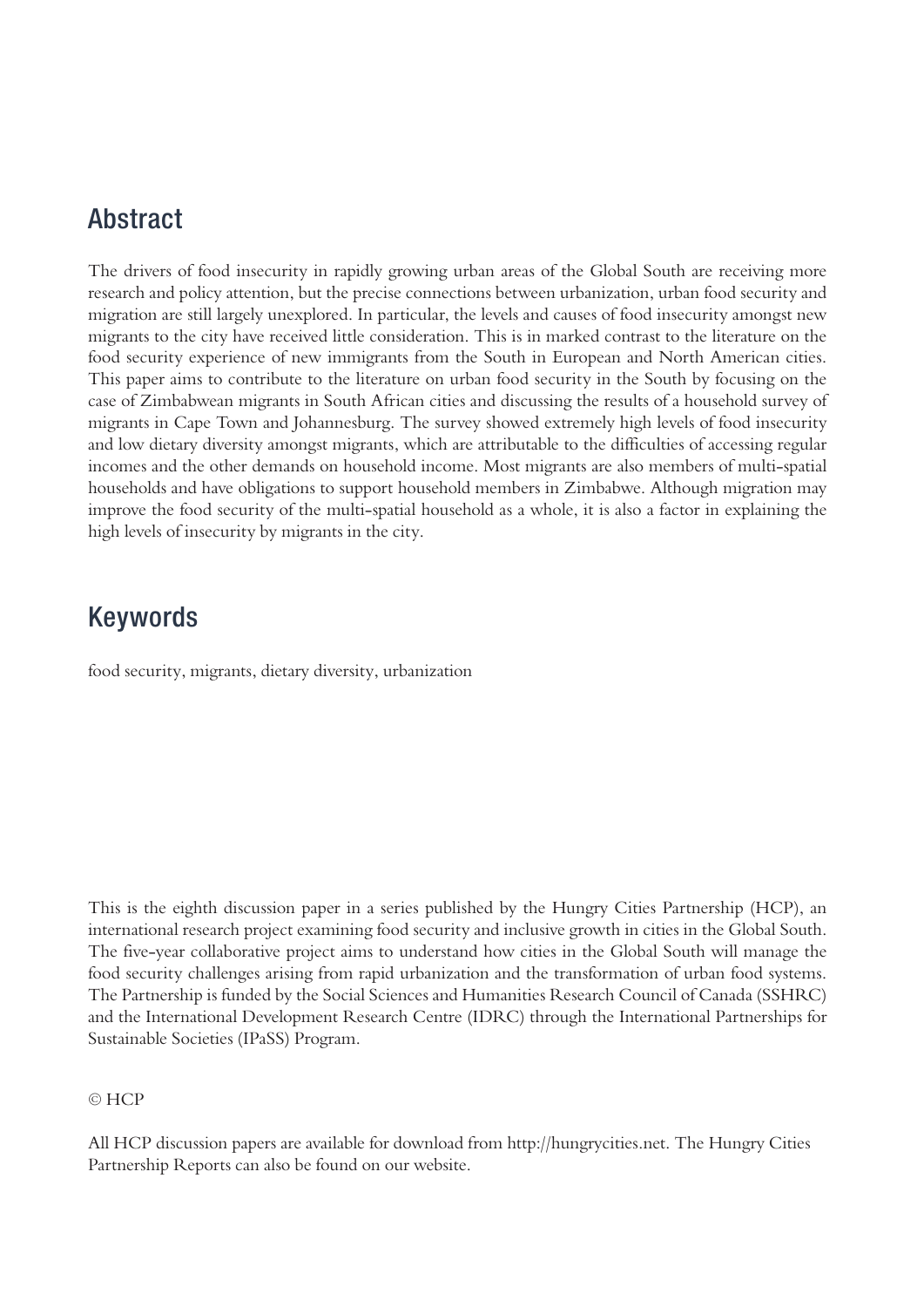# Introduction

International migration and food security tend to be viewed as discrete and largely unconnected phenomena in global policy forums and in the large literature on both topics (Crush 2013). One of the main reasons for this is the anti-urban bias that characterizes much of the research and policy-making on food security in the Global South (Crush and Frayne 2011). The primary focus of food security is the rural smallholder and agricultural livelihoods with a complementary downplaying of the importance of urbanization, migration and the food security of urban populations. In the context of the rapid urbanization of the South and the associated growth in urban food insecurity this view is increasingly untenable. While the drivers of food insecurity in rapidly growing urban areas are receiving some attention (Agarwal et al 2009, Battersby 2011, Chatterjee et al 2012, Crush and Battersby 2016), the precise connections between food security and international and internal migration are still largely unexplored. In particular, the levels and causes of food insecurity among new arrivals in the city have received very little consideration –and the isolated studies that do exist focus more on internal than international migration (Pendleton et al 2014, Rai and Selvaraj 2015).

The dearth of studies on the food security of urbanbased migrant populations in the Global South stands in marked contrast to the literature on the food experience of new immigrants from the South in European and North American cities. This literature is framed by the "healthy immigrant effect" thesis which postulates that migrants tend to be more food secure and healthier across a whole range of indicators than those they have left behind as well as local populations (Fennelly 2007, Rubalcava et al 2008, Nolan 2012, Girard and Sercia 2013). Three explanations have been advanced for the effect: health screening policies by destination country authorities prior to migration; good food habits and behaviours prior to migration; and immigrant selfselection where the healthiest and wealthiest source country residents are most likely to migrate. While these explanations might apply to skilled immigrants

who enter countries in Europe and North America, they do not address other kinds of migration such as unregulated lower-skilled temporary migration and forced refugee migration. Various studies of resettled African refugee groups, for example, have suggested that refugees experience higher levels of food insecurity than host populations (Hadley et al 2007, Dharod et al 2011, 2013).

Although the healthy immigrant thesis has not been systematically applied in the Global South, it does highlight the importance of studying the impact of migration on the food security and diets of those who move to another country. This is particularly important in the context of rapid urbanization in Africa and Asia and the fact that a growing proportion of the urban population is made up of migrants seeking a livelihood in the cities (Crush and Battersby 2016). In this context, four essential questions arise: is food insecurity and undernutrition a motive for international migration? Does migration improve or reduce the food security situation of migrant individuals and groups? Do migrants experience greater food insecurity than non-migrant local populations and, if so, why that might be? And finally, do the obligations of migrants to their families at home impact on their own food security in destination countries and communities?

Many international and internal migrants in African cities are members of what have been variously described as multi-spatial, multi-locational or spatially-stretched households that span ruralurban areas and international boundaries (Andersson Djurfeldt 2014, Dick and Schmidt-Kallert 2011, Foeken and Owuor 2001). Because they have often migrated as a livelihood strategy for the household as a whole, they have ongoing responsibilities and commitments to household members at home. This means that their own livelihoods and food security in places of destination are potentially affected by their obligations to others living outside the city. Such obligations lead to regular transfers of money, goods, foodstuffs and consumer goods to household members in the country and community of origin (Tacoli 2007). Viewing migrants as members of multi-locational or stretched households makes it important to delineate patterns of food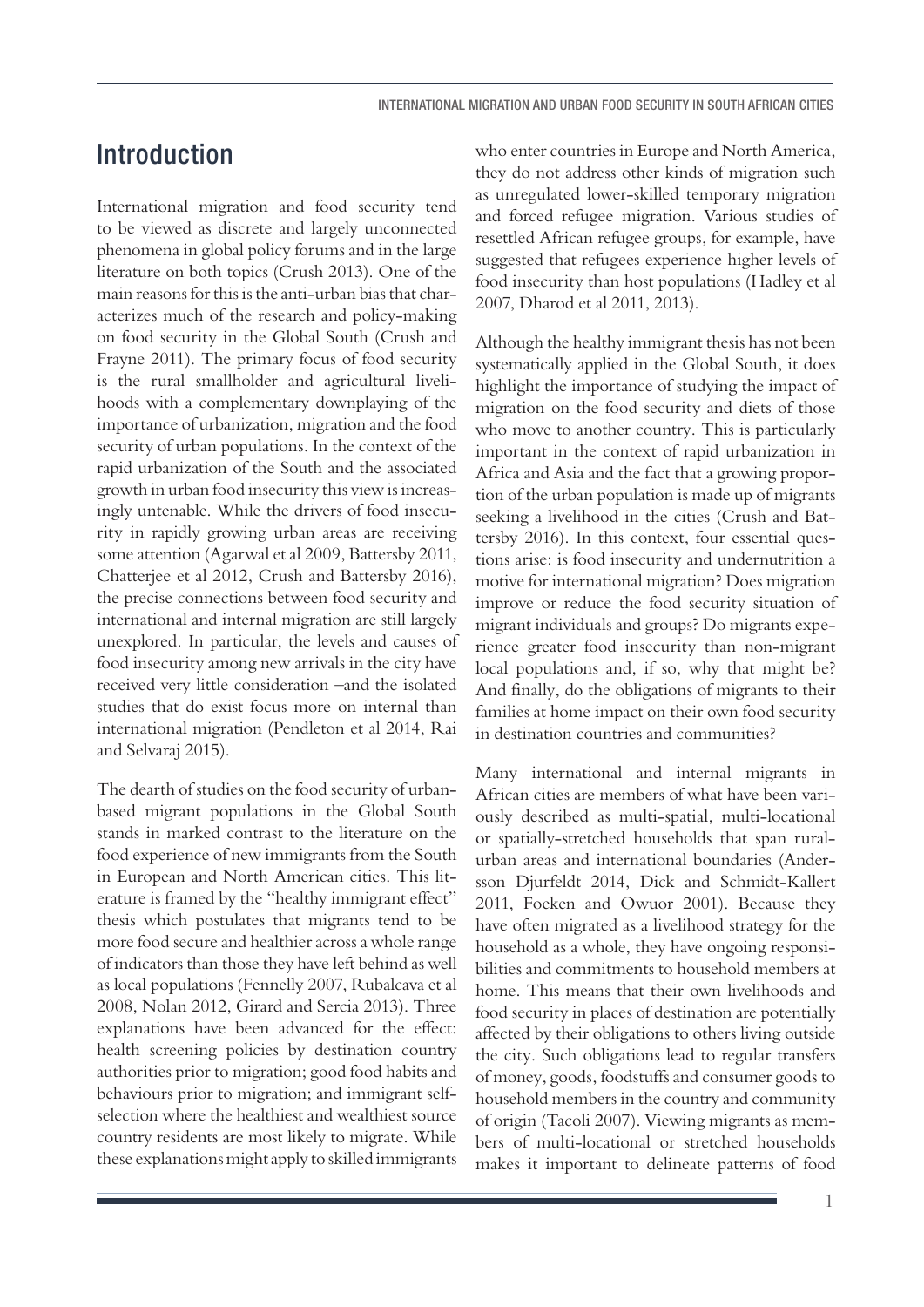consumption and food security that "stretch across space" (Andersson Djurfeldt 2014). Much of the existing literature on rural-urban intra-household linkages focuses on transfers of food from rural to urban areas and their role in ameliorating food insecurity among urban-based members of the household (Frayne 2010). The possibility that outgoing transfers from migrants have the potential to impact negatively on their own food security has received little attention to date.

The situation of Zimbabwean migrants in South African cities provides a potentially important setting for examining questions about the relationship between migration and food security and whether their obligations as members of multi-locational households affects their own food security. In this discussion paper, we examine the food security of Zimbabwean migrants who live in the major South African cities of Cape Town and Johannesburg. We argue that although migrants may be driven to South Africa by poverty, unemployment and food insecurity in Zimbabwe, they remain extremely food insecure in South Africa. The reasons for this are explored in this paper. We argue that the ability of migrants to translate migration into greater food security for themselves is compromised by various aspects of the migration process itself, including the obligations they have to those still in Zimbabwe.

## Methodology

The research for this study was conducted in the two main destinations for Zimbabwean migrants moving to South Africa: Cape Town and Johannesburg. These two cities are the major centres for livelihood and employment opportunity for Zimbabwean migrants (Makina 2010, Morreira 2010, Sibanda and Sibanda 2014). A total of 500 heads of migrant households were interviewed in 2015, 250 in each city. The study identified respondents using snowball sampling but in order to increase the diversity of the sample, the initial respondents were as diverse as possible (in terms of age, occupation, and sex). In addition, the research was conducted in three contrasting residential areas in each city:

informal settlements (Du Noon in Cape Town and Orange Farm in Johannesburg); inner city areas (central Johannesburg), older townships (Alexandra Park in Johannesburg and Nyanga in Cape Town) and combined formal and informal areas (Masiphumelele in Cape Town). Despite the size of the sample, it is not necessarily representative of all migrants in low-income neighbourhoods due to the sampling procedure used. In addition, migrants not connected to the particular chosen social networks may not have been included. Finally, by interviewing household heads, the opinions and experiences of other household members were not captured.

The survey instrument used captured detailed information on the demographic characteristics of all household members (including sex, age, education, occupation); household food security; livelihood strategies; food sourcing and migration behaviour. In-depth, open-ended interviews were also conducted with 50 household heads who were willing to be interviewed. These interviews elicited detailed information on the nature of poor migrant livelihood strategies in the South African urban environment, including their personal experiences of and responses to food insecurity. Combined, the in-depth interviews and survey responses provide important quantitative data and personal narratives about migration histories, food security status, dietary information, household food sources, and alternative livelihood strategies.

There is now considerable debate about appropriate quantitative measures of food insecurity (Carletto et al 2013, Coates 2013, Jones et al 2013, Leroy et al 2015). This study used the cross-cultural food access indicators developed by the Food and Nutrition Technical Assistance (FANTA) Project. Three of the FANTA measures were used in this study: (a) the Household Food Insecurity Access Scale (HFIAS) which scores individual households on a scale from 0 (completely food secure) to 27 (completely food insecure) based on answers to nine "frequency-of-occurrence" questions; (b) the Household Food Insecurity Access Prevalence Indicator (HFIAP) which uses the responses to the HFIAS questions to group all households into four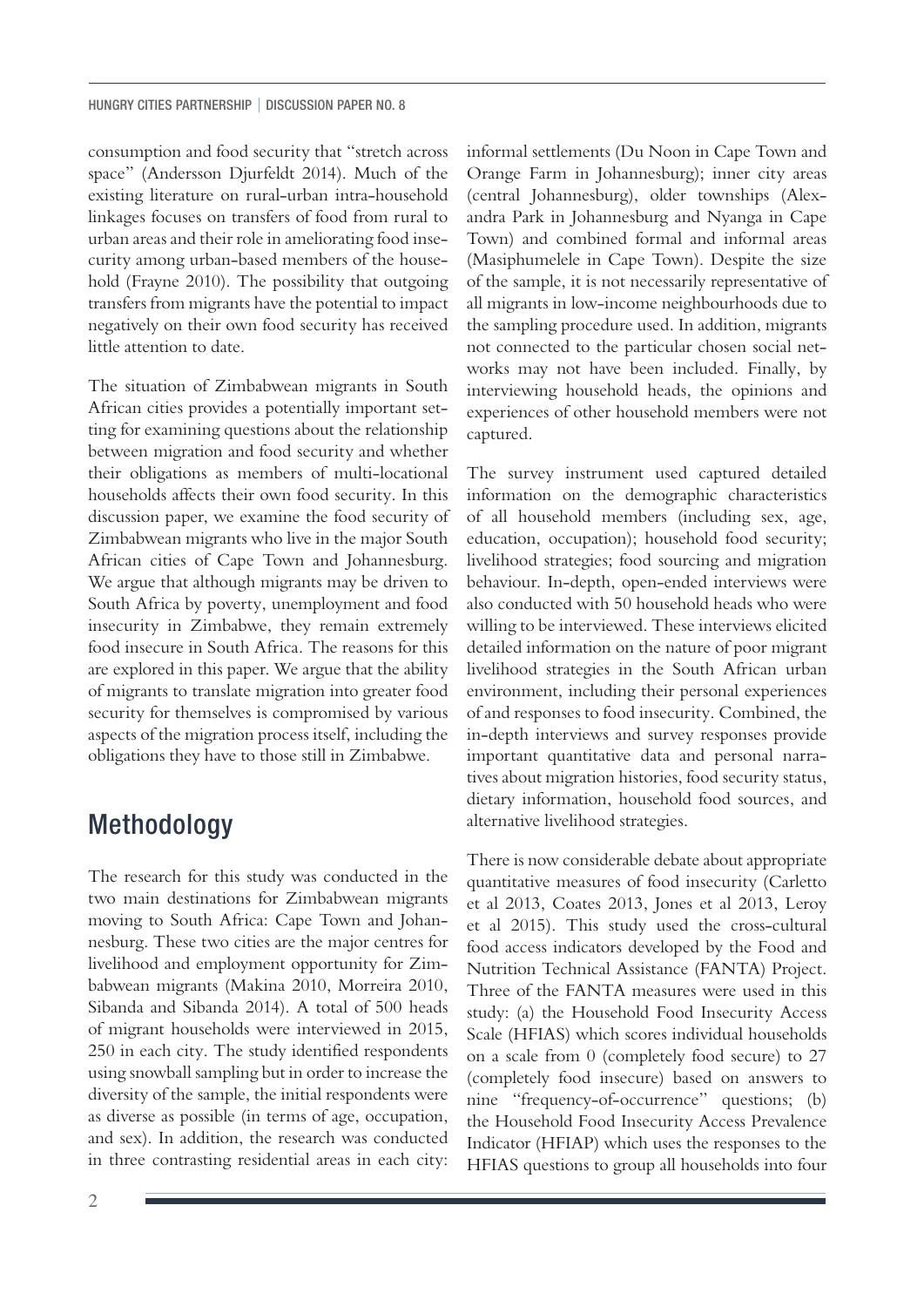food security categories: food secure, mildly food insecure, moderately food insecure and severely food insecure; and (c) the Household Dietary Diversity Scale (HDDS) which refers to whether or not food from 12 food groups was consumed within the household in the previous 24 hours.

## Zimbabwean Migrants in South Africa

The prolonged economic and political crisis in Zimbabwe has led to a major exodus of migrants (Crush and Tevera 2010). Neighbouring South Africa has emerged as the major migration destination for Zimbabweans (Crush et al 2015, de Jager and Musuva 2015). The growing importance of South Africa as a migrant destination is illustrated by the number of Zimbabweans entering the country each year which increased from less than 200,000 in the mid-1980s to around 600,000 in 2004 to over 2 million in 2014 (Figure 1). The number of Zimbabwean residents recorded by the South African census increased from 66,000 in 2001 to 515,824 in 2011. Crush et al (2015) argue that the migration flow has become increasingly mixed

with equal numbers of male and female migrants, migrants of all ages (though dominated by those of working-age), a range of education and skill levels, and various legal and extra-legal migration categories. The vast majority of migrants retain close ties with household members in Zimbabwe, visit relatively often and regularly remit money and goods (Crush and Tevera 2010, Makina 2013).

Among the 500 surveyed households, 30% were female-centred (with no male partner) while 39% were male-centred (with no female partner present). This means that two-thirds of the household heads did not have a partner living with them. Average household size was also small with an average of less than two. In part, this was because almost two-thirds of the households were singleperson units and another 23% were two-person households. Only 12% of the households had three or more members. The members of the surveyed households were all relatively young, with 44% in their twenties and 31% in their thirties. Only 1% were over the age of 50 (Figure 2).

The reasons for migrating to South Africa were dominated by a comparison of living conditions in the two countries (Table 1). Given the high unemployment rate in Zimbabwe, variously estimated at

FIGURE 1: Cross-Border Movement from Zimbabwe to South Africa

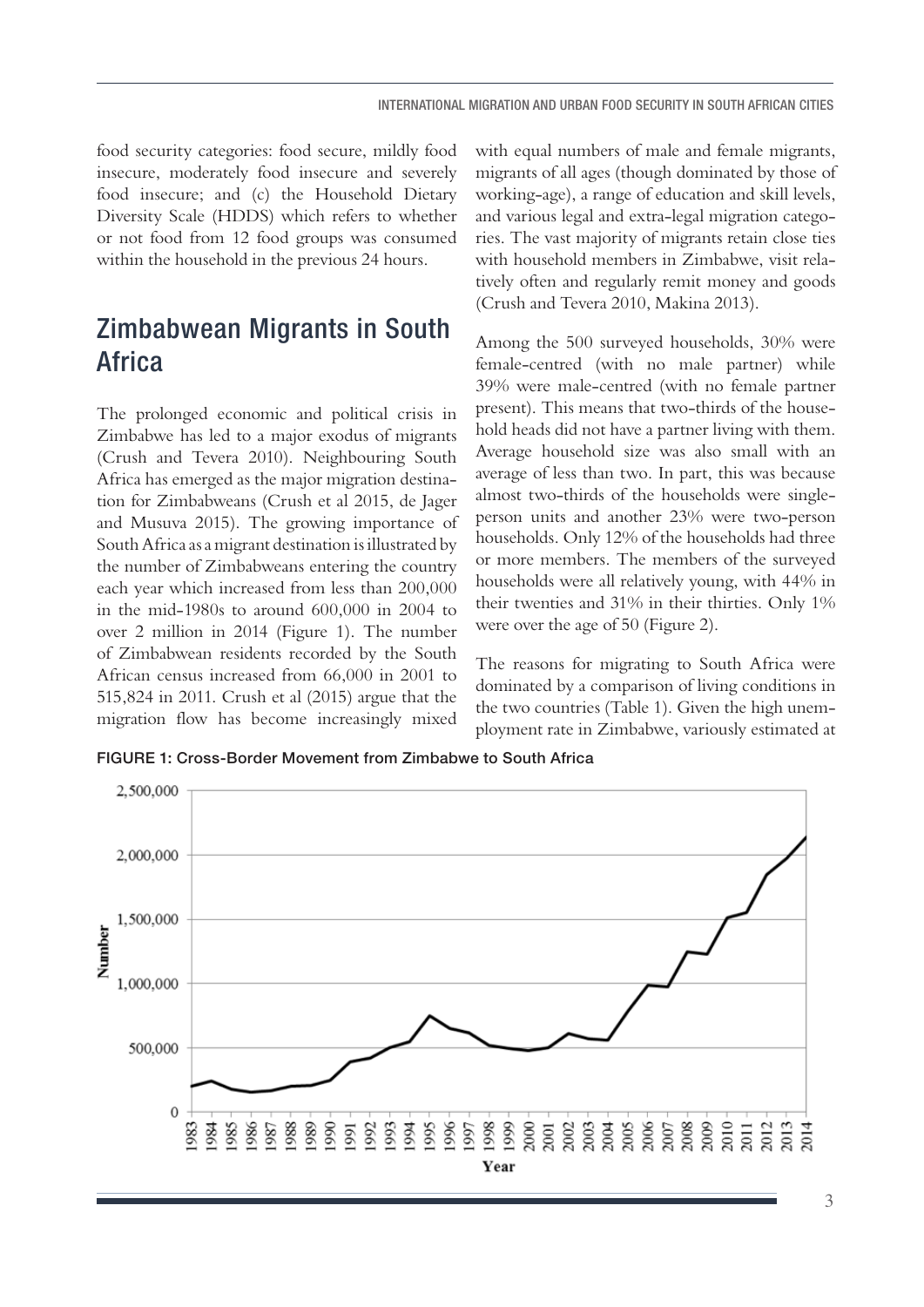HUNGRY CITIES PARTNERSHIP | DISCUSSION PAPER NO. 8

70-90%, migration for work in the South African formal and informal economy was cited by many as a reason for migration. The fact that over 70% had moved to access informal sector employment is a clear expression of the difficulty of accessing formal employment in the South African economy. Only 11% gave the search for political asylum as a reason for migration which suggests that classifying this movement as forced (refugee) migration is inappropriate for most migrants. As many as 44% cited food shortages and hunger in Zimbabwe as a reason for migration. Levels of food insecurity among poor urban households in urban Zimbabwe are even higher than those among Zimbabwean migrant households in South Africa (Tawodzera 2011, 2012, 2014).

Of the surveyed Zimbabwean household heads who were earning income, 61% had formal sector jobs and 39% were working in the informal sector (Table 2). The equivalent figures for all adult household members were 64% and 36%. The majority of those in formal employment were working in semi-skilled jobs in the services industry, domestic work, security and truck drivers. Similar numbers were working in skilled and unskilled jobs. Common informal sector activities included the sale of foodstuffs, household goods, clothing, shoes, CDs, and arts and crafts such as baskets, wire and metal toys, brooms, wood and stone carvings, and crotchet. Others provide services such as hairstyling and cellphone access while some work as producers, primarily of handicrafts.



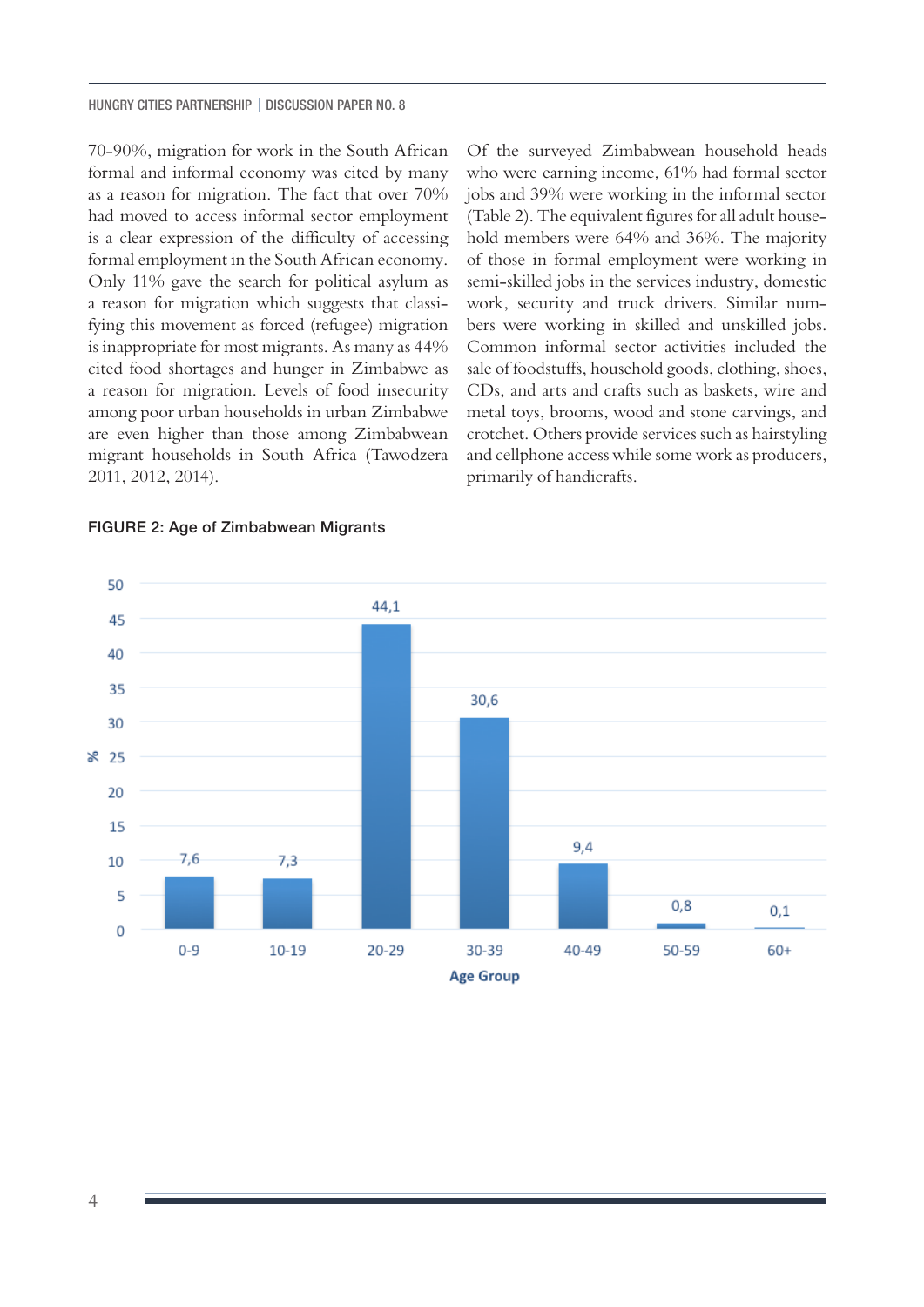INTERNATIONAL MIGRATION AND URBAN FOOD SECURITY IN SOUTH AFRICAN CITIES

TABLE 1: Reasons for Migration to South Africa

|                                  | No.            | % of households |  |
|----------------------------------|----------------|-----------------|--|
| Overall living conditions        | 420            | 84.0            |  |
| Informal sector job              | 356            | 71.2            |  |
| Food/hunger                      | 222            | 44.4            |  |
| Formal sector job                | 151            | 30.2            |  |
| Moved with family                | 82             | 16.4            |  |
| Education/schools                | 66             | 13.2            |  |
| Safety of self/family            | 75             | 15.0            |  |
| Attractions of urban life        | 31             | 6.2             |  |
| Asylum                           | 31             | 6.2             |  |
| Marriage                         | 28             | 5.6             |  |
| Political exile                  | 23             | 4.6             |  |
| Drought                          | 21             | 4.2             |  |
| Freedom/democracy/peace          | 13             | 2.6             |  |
| Sent to live with family         | $\overline{7}$ | 1.4             |  |
| Death                            | $\overline{4}$ | 0.5             |  |
| Housing                          | $\overline{2}$ | 0.3             |  |
| Note: multiple response question |                |                 |  |

#### TABLE 2: Main Occupation of Household Head and Members

|                                | <b>Household heads %</b> | <b>Household members %</b> |  |  |  |
|--------------------------------|--------------------------|----------------------------|--|--|--|
| Formal sector jobs             |                          |                            |  |  |  |
| Skilled jobs                   | 13.1                     | 12.4                       |  |  |  |
| Skilled manual                 | 3.5                      | 3.5                        |  |  |  |
| Business (self-employed)       | 3.0                      | 2.4                        |  |  |  |
| Office worker                  | 1.7                      | 2.8                        |  |  |  |
| Professional worker            | 1.7                      | 2.0                        |  |  |  |
| Teacher                        | 1.0                      | 1.1                        |  |  |  |
| Employer/manager               | 0.6                      | 0.5                        |  |  |  |
| Semi-skilled jobs              | 28.7                     | 29.8                       |  |  |  |
| Service worker                 | 10.8                     | 11.7                       |  |  |  |
| Domestic worker                | 9.1                      | 11.3                       |  |  |  |
| Security personnel             | 5.0                      | 3.9                        |  |  |  |
| Truck driver                   | 2.3                      | 1.7                        |  |  |  |
| Mineworker                     | 0.8                      | 0.6                        |  |  |  |
| Police/military                | 0.5                      | 0.4                        |  |  |  |
| Foreman                        | 0.2                      | 0.4                        |  |  |  |
| Low-skilled jobs               | 54.9                     | 50.9                       |  |  |  |
| Manual/casual labour           | 15.9                     | 15.4                       |  |  |  |
| Informal sector                |                          |                            |  |  |  |
| Trade, services, manufacturing | 39.0                     | 35.6                       |  |  |  |
| Other                          | 3.8                      | 0.6                        |  |  |  |
| N                              | 397                      | 540                        |  |  |  |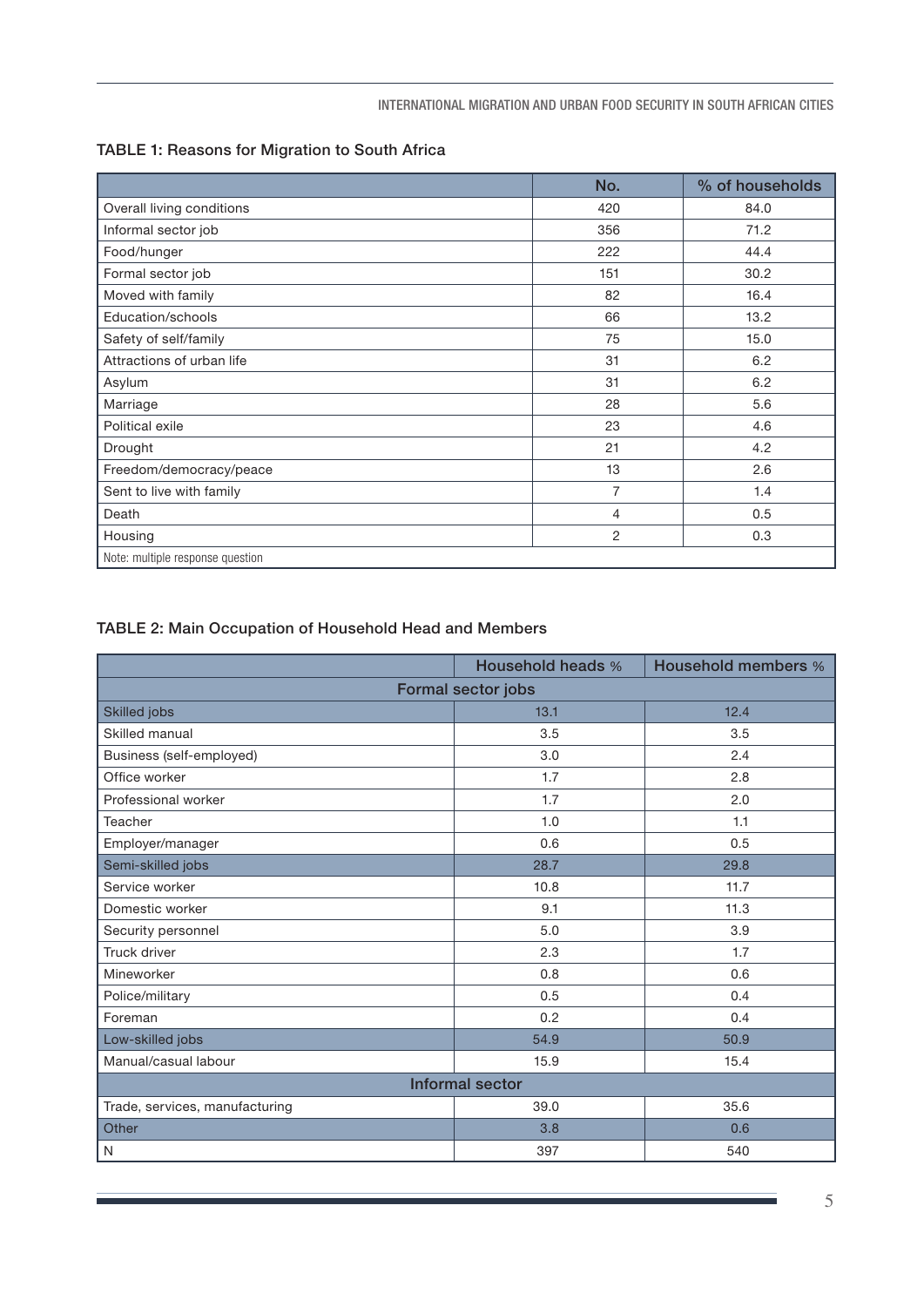HUNGRY CITIES PARTNERSHIP | DISCUSSION PAPER NO. 8

Most of the households had additional income streams. The most common added incomegenerating strategy was casual work with 45% of households engaging in this to earn extra income (Figure 3) (Pretorius and Blaauw 2015). Casual work includes activities such as gardening, washing clothes, handing out advertising leaflets at traffic lights, and washing cars. Just over one-quarter (27%) of households had members involved in the marketing of goods at major transport terminals, on the streets, and door-to-door. Some migrants operate in both the formal and informal economies: it was not uncommon, for example, to find migrants employed as teachers or office workers during the week, peddling their wares on the streets on weekends. Other supplementary income sources include begging and borrowing (from formal and informal credit sources). Less than 4% earned anything from urban agriculture.

# Levels of Migrant Food **Insecurity**

The average household HFIAS score of the Zimbabwean migrant households was a very high 14.4, with a median of 14.0, a minimum of 0.0 and a maximum of 27.0. On the HFIAP scale, only 11% of the households were food secure with another 5% mildly food insecure. The majority of migrant households were either moderately (24%) or severely food insecure (60%). The HFIAS and HFIAP scores suggest greater levels of food insecurity among Zimbabwean migrants than among other low-income populations in Cape Town and Johannesburg (Battersby 2011, Grobler 2016, Rudolph et al 2012). Dietary diversity was also extremely low among the migrant households with a mean HDDS of only 5.1 out of a possible score of 12.0, indicating that households had, on average, consumed foods from only five different food groups in the previous 24 hours. Nearly half of the households (46%) had HDDS scores of 4 or less (Figure 4).

A major determinant of food insecurity turned out to be household size: in general, the larger the household, the greater the chance of being food secure (Table 3). For example, only 9% of the oneperson households were food secure compared with 15% of two and three-person households and 29% of households with four or more members. Oneperson households were clearly the most food insecure with 64% severely food insecure compared to around half of the two and three-person households. These findings suggest that as household size increases, so does the income-earning possibilities of the households and this, in turn, generates more income for food purchase and an improvement in overall food security.



#### FIGURE 3: Additional Income-Generating Strategies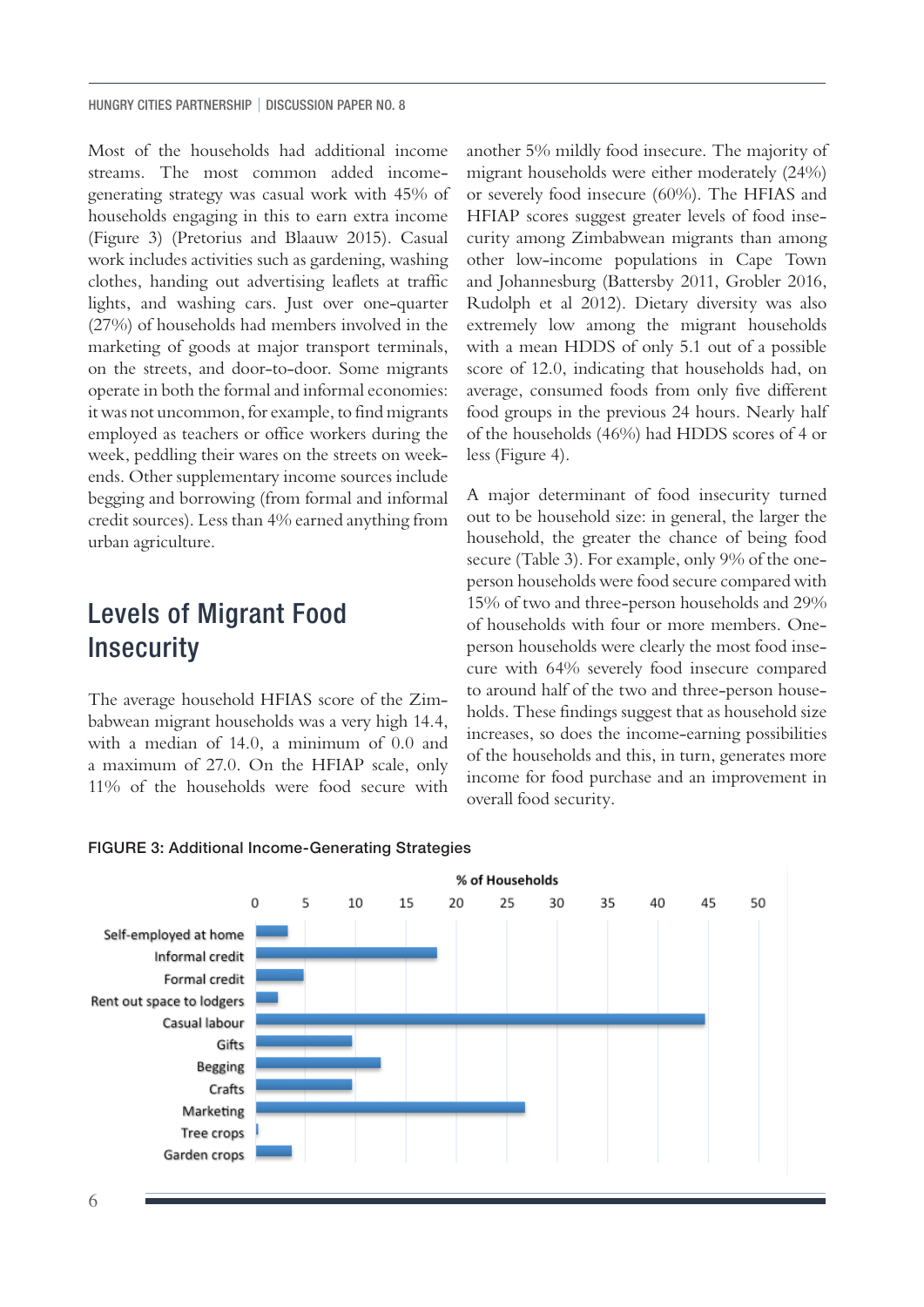Without an income, access to food in South Africa's urban areas is problematic, since virtually all foodstuffs must be purchased. As a result, food security and household income are closely related. As household income increases so does the proportion of food secure households: from only 1% of households earning less than ZAR500 per month, to 11% of those earning ZAR1,501-2,000 per month, to 47% of those earning more than ZAR3,001 per month (Table 4). Similarly, the proportion of severely food insecure households declines from 89% of those earning less than ZAR500 per month to 44% of those earning ZAR1,501-2,000 per month to 28% of those earning more than ZAR3,001 per month.

FIGURE 4: Household Dietary Diversity Scores of Migrant Households



| TABLE 3: Household Size and Levels of Food Insecurity |  |
|-------------------------------------------------------|--|
|-------------------------------------------------------|--|

| <b>Household</b><br>size | Food secure | <b>Mildly food</b><br><i>insecure</i> | <b>Moderately food</b><br><i>insecure</i> | <b>Severely food</b><br><i>insecure</i> |
|--------------------------|-------------|---------------------------------------|-------------------------------------------|-----------------------------------------|
|                          | 8.7         | 3.1                                   | 23.7                                      | 64.5                                    |
|                          | 15.0        | 8.0                                   | 25.7                                      | 51.3                                    |
| 3                        | 15.4        |                                       | 26.9                                      | 50.0                                    |
| -4                       | 28.6        | 0.0                                   | 14.3                                      | 57.1                                    |

| <b>Household</b>          | <b>Household Food Insecurity Prevalence</b> |                                  |                                      |                                    |
|---------------------------|---------------------------------------------|----------------------------------|--------------------------------------|------------------------------------|
| income (ZAR<br>per month) | Food secure %                               | <b>Mildly food</b><br>insecure % | <b>Moderately food</b><br>insecure % | <b>Severely food</b><br>insecure % |
| $0 - 500$                 | 1.1                                         | 2.2                              | 7.5                                  | 89.2                               |
| 501-1,000                 | 2.0                                         | 0.7                              | 20.4                                 | 86.9                               |
| 1,001-1,500               | 5.2                                         | 4.2                              | 39.6                                 | 51.0                               |
| 1,501-2,000               | 11.1                                        | 0.0                              | 44.4                                 | 44.5                               |
| 2,001-2,500               | 31.2                                        | 9.4                              | 28.1                                 | 31.2                               |
| 2,501-3,000               | 23.3                                        | 13.3                             | 26.7                                 | 36.7                               |
| >3,000                    | 47.2                                        | 17.0                             | 7.5                                  | 28.3                               |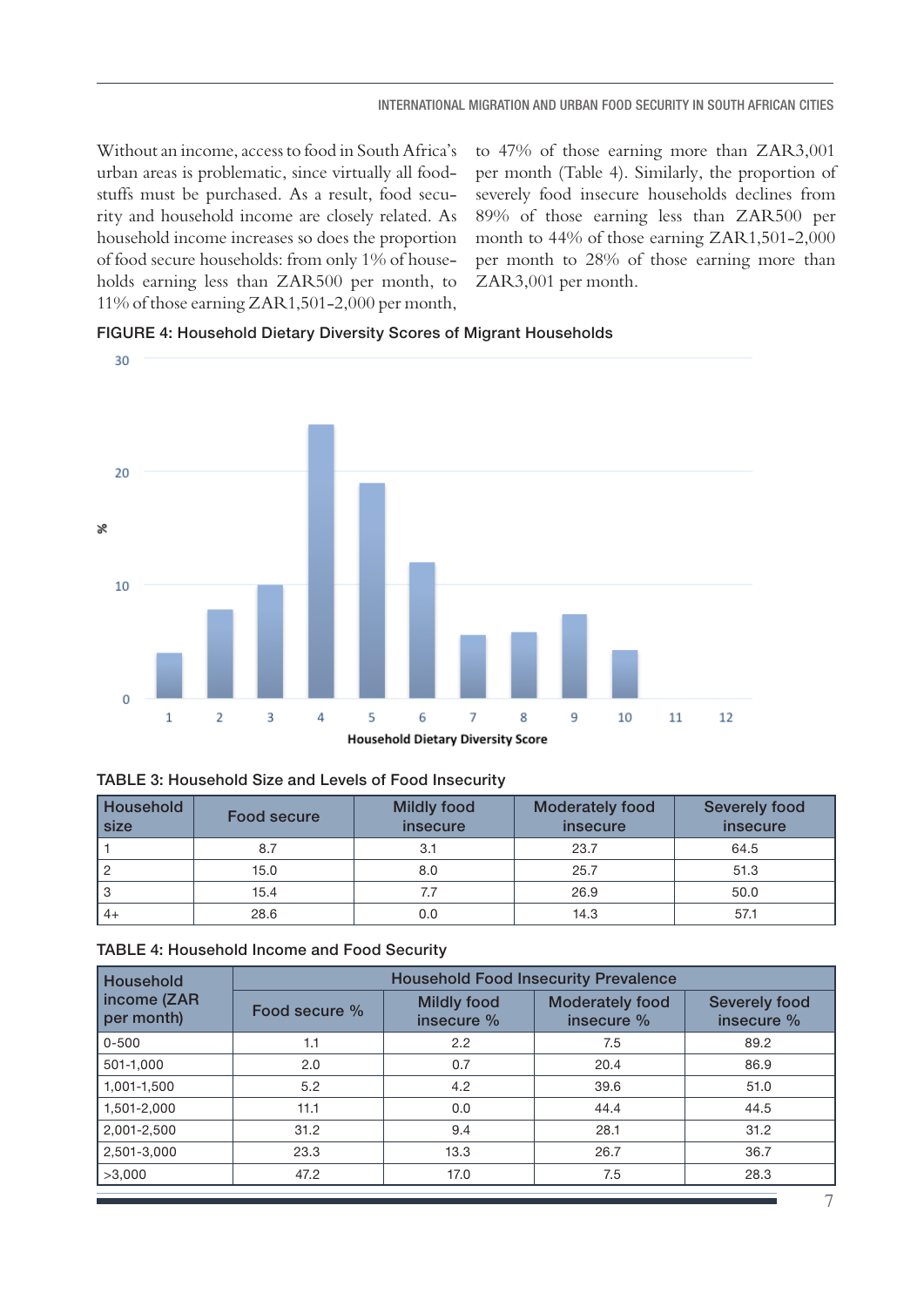Rising food prices were another major cause of food insecurity among migrant urban households because of the purchasing nature of the environment. The global food price crisis that started in 2007/8 led to a major increase in the cost of food in South Africa (Jayne et al 2008). Although the rate of global price increases had tempered by 2011, internal economic dynamics continued to cause food prices to increase much faster than average income. Only 26% of the respondents said that the household had been unaffected by rising prices in the previous year. Around one-third had gone without food about once per month while 28% had done so once per week. The remaining 14% said this was an almost daily experience. The foods that most households had had to do without because of price increases in the previous six months included meat, poultry or offal (55% of households), cereals (53%), foods made with oil or butter (49%), and eggs (49%).

# Coping Strategies of Migrant Households

Behind the statistical indicators of severe food insecurity are the personal experiences of migrants seeking, and generally failing, to access sufficient good quality food to survive. Most respondents said that without a stable income, and given many other basic household expenses, they faced a massive challenge in adequately feeding themselves. As one Cape Town respondent noted, "you are nothing if you do not have money." Another observed:

*The only days that I am okay in terms of food are on weekends because I do get paid every Friday. But by Monday or Tuesday I am back to struggling because the money is too little. My employer gives me R200 every week, but I need to pay rent and transport. It is just not enough, but there is nothing that I can do (Interview No. 36, Cape Town, 28 November 2011).* 

As this migrant noted, cutting back on expenses such as rent, electricity and transport is not an option. Transport is necessary to get to work, and failure to pay for rent would lead to eviction from their lodgings. Eating less and eating cheaper are often the only options.

The migrants rely on a variety of coping strategies when food is in short supply. These include reliance on less expensive foodstuffs (84% of households), eating poorer quality food (78%), and consuming cheaper but less preferred foods (74%). Over half said that they reduce the number of meals eaten per day, borrow money to buy food or solicit the help of a friend or relative. Nearly 50% said that they reduce portion sizes while 20% respond by buying food on credit and reducing the amount of food consumed by adults in the household. One, for example, described how they buy cheaper basic foods just to fill their stomachs:

*We also want to eat these nice foods, but we cannot afford them. It is pointless trying to buy good food and then eat for one week and then struggle for the rest of the month. So we would rather buy the ordinary stuff that stays longer. We therefore buy mealie-meal; cooking oil, salt, and sugar, for these are the basic foodstuffs that we consume in this house. That way we can keep our stomachs full (Interview No. 19, Johannesburg, 16 November 2011).*

Another described how they were very aware which foods were healthy but that they lacked the money to eat properly. Instead they constantly shopped for bargains and bought expired and wasted food:

*We know a lot about food quality and the desirability for us to have such good food. That we know. Our only problem as a household is that we do not have the money to buy such foods. So, when I go to the market or shops, I make sure that what I buy is enough for a long time, be it a week or two weeks. I now know where the bargains are. In some of the shops they sell food that is about to expire and if we are lucky we get some before other people grab the lot. When I go to the vegetable market I get a lot of food by buying the breakages – tomatoes that have been squashed, onions that are dirty, carrots that are damaged, and so on. These are cheap so I get more. A hard time teaches you how to survive and I can*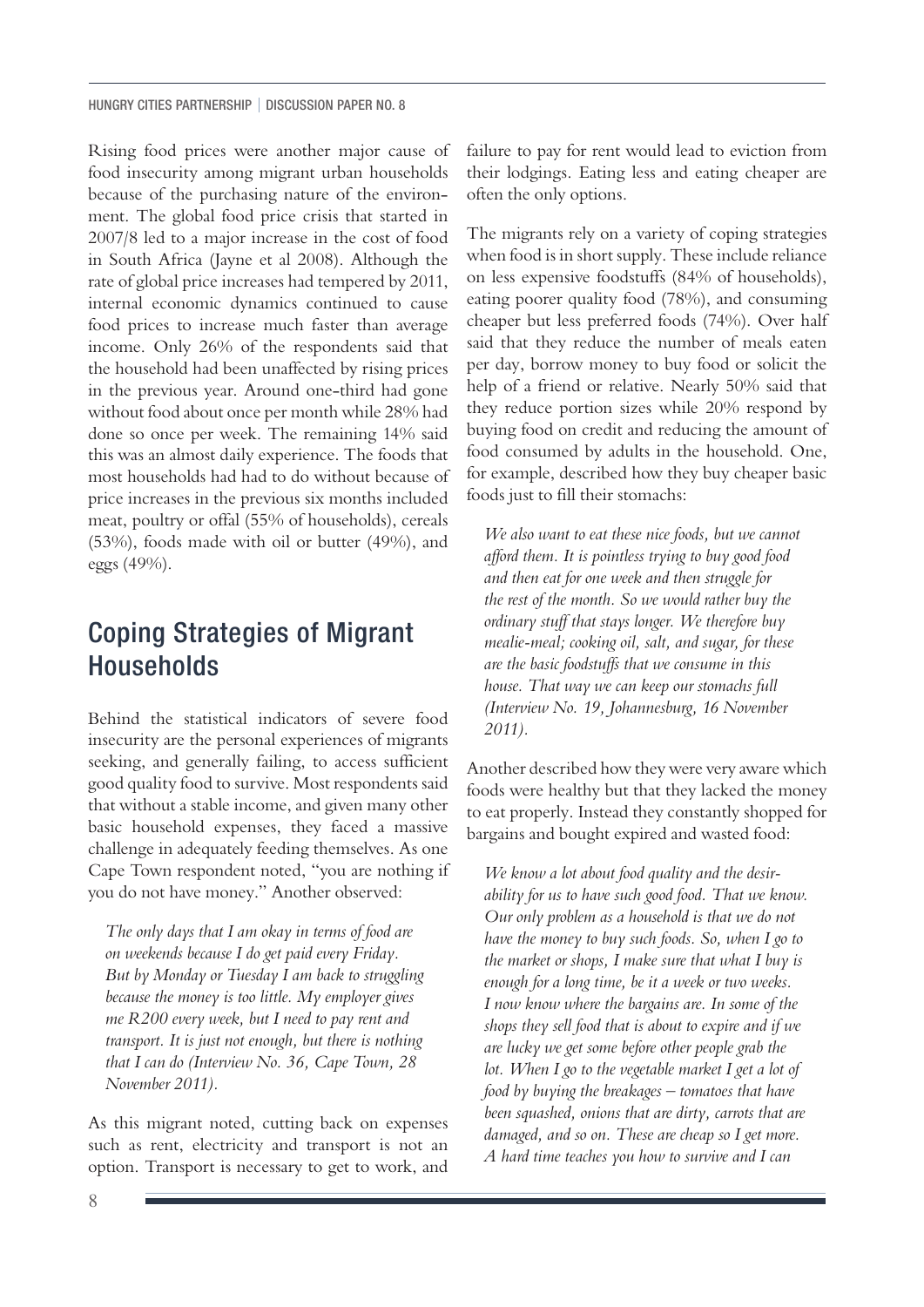*say I have been taught by experience (Interview No, 48, Cape Town, 01 December 2011).*

The resulting lack of dietary diversity and the monotony of the diet were constantly referred to in the in-depth interviews. For example:

It is difficult to afford the food we want. We eat the *same kind of food day in and day out. Usually we eat pap and maguru/matumbu (offal) because that is what is cheap. With matumbu at least you can budget your little money. But we also need to eat beef, but it is expensive. I do not know when I last ate beef…maybe over a year ago, I don't know. It's the same food over and over again. There is no variety, but there is nothing that we can do. I guess we have to be grateful that at least we can get a meal here and there (Interview No. 2, Johannesburg, 11 November 2011).* 

In addition, food price increases mean that households constantly have to revise their food budget either by increasing the amount of money allocated to food purchase, reducing the amount of food bought, or replacing it with cheaper alternatives when these are available:

*The increases are just too much. You cannot budget well in advance because of the increases. When I came to South Africa five years ago, things were different. You could buy a loaf of bread for the same amount of money for over a year without any changes. But now it is different. You cannot just pick a product on the shelf and take it to the till on the basis that you know the price that you bought it for the previous month. No, you can no longer do that; you have to check the price. On many occasions you see people returning or just leaving goods at the till because the price they thought the goods cost would have changed. Although the increases are better than what we experienced back home, it is still difficult because we do not have the money to make up for the increases (Interview No. 12, Johannesburg, 14 November 2011).*

As noted above, many migrants come from Zimbabwe to South Africa because of acute food insecurity at home. The expectation is that with wage or informal sector income they will be able to

purchase sufficient food and have access to a better quality, more varied and nutritious diet. However, while migrants may be better off than if they had remained in Zimbabwe, they can still experience acute food insecurity in the South African cities to which they migrate. Those unable to secure employment rely on soup kitchens and hand-outs:

*Life is really difficult. The food is never enough and I have gone hungry many times. It is particularly bad on weekends when kitchen soup houses are closed. Yes, things were really terrible in Zimbabwe and that made us come here, but to be honest, I am still struggling. I have to survive on charity and begging. It is tough, as I am not working (Interview No. 9, Johannesburg, 12 November 2011).* 

One of the most common responses to acute food insecurity is to draw on informal social networks for support through what one respondent called "a community of sharing." For example, 33% of the migrant households regularly borrow food from one another, 29% share meals with neighbours and friends, and 24% consume food provided by other households.

Zimbabwean migrants are ineligible for statesponsored social protection and the monthly social grants that sustain many poor South African households (Patel and Hochfeld 2011). As a result, the redistribution of food is one of the main ways to weather difficult periods as lending, borrowing and sharing help food spread the risk and avert the total collapse of households:

*If you are unable to help others when they are in dire need, they will also not help you when you are in trouble. Our communities and networks have memories – very long memories and we know who gives and who doesn't. Especially as we are far away from home, we have learnt to support each other. If I have some food, then my neighbours will not starve (Interview No. 28, Cape Town, 25 November 2011).*

Although the surveyed households were generally poor and food-deprived, they still shared food among themselves, suggesting a marked degree of migrant community solidarity and positive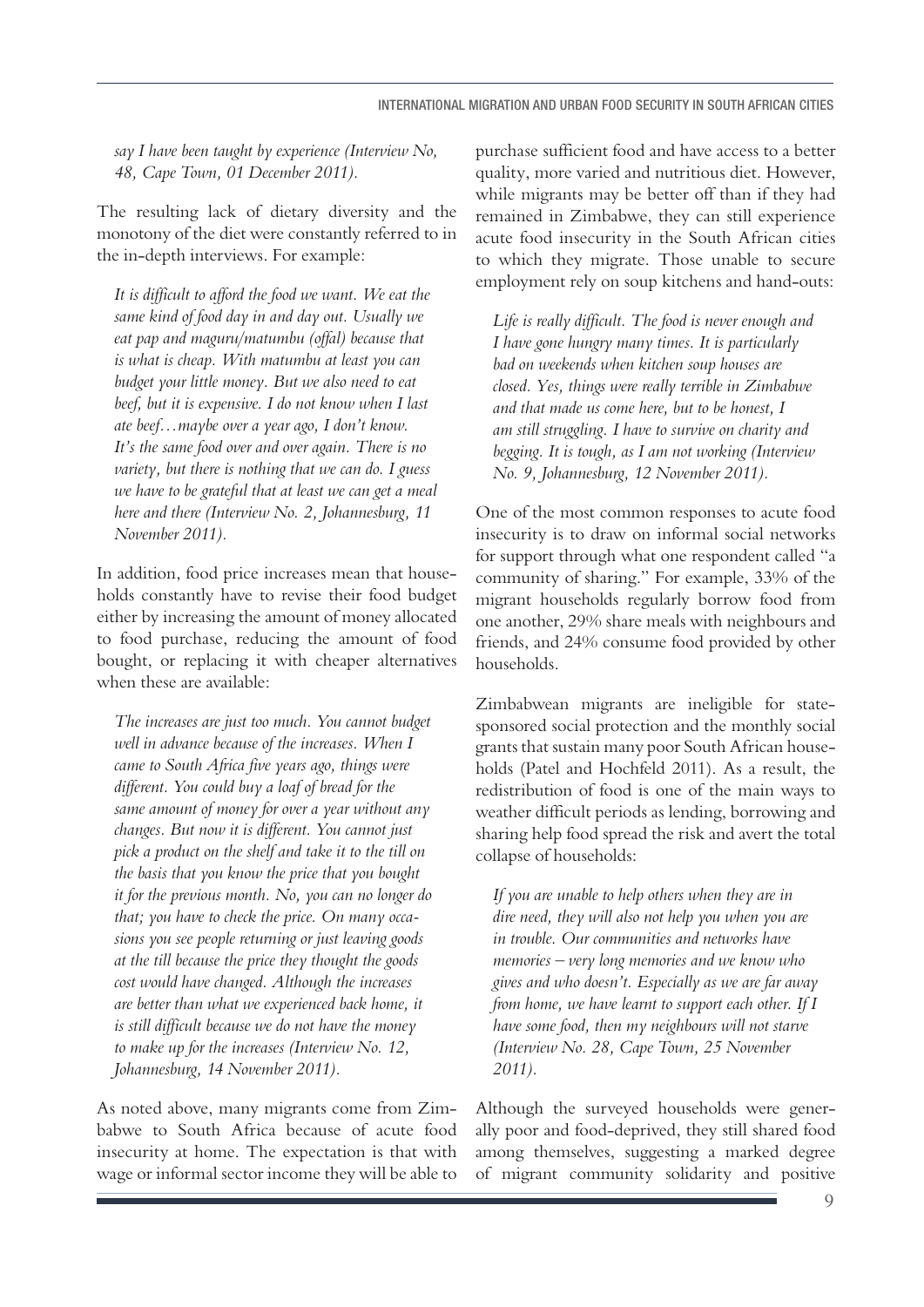social capital (Hungwe 2013, 2015). An increasing number of migrants were also combining households so as to save money. A number of households in the sample were actually composed of non-relatives sharing the same residence to try and reduce housing costs and save money for food and other expenses. Being able to rely on the "community of sharing" at times of crisis is one of the benefits of being a migrant which is unavailable to other poor residents of the city.

At the same time, it is clear that migration itself makes migrants more vulnerable to food insecurity in a number of ways. The general South African public is extremely hostile to the presence of Zimbabwean migrants. This hostility manifests itself in various ways, all of which can negatively affect food security. Xenophobic violence is extremely common in low-income communities and these attacks can lead to loss of shelter, possessions, business premises and stock (for those working in the informal sector) and even physical harm and loss of life (Crush et al 2016). In addition, the phenomenon of medical xenophobia (involving systematic discrimination against migrants in the public health system) means higher health care costs for migrants. Zimbabwean migrants with children are also often denied access to state schools which means more expensive private options have to be accessed (Crush and Tawodzera 2014a, 2014b).

South Africa has deported over 700,000 migrants to Zimbabwe since 2000, creating the additional risk that a household can summarily lose its main income source without notice (Sutton and Vigneswaran 2011). In 2010, 275,000 migrants were given work and residence permits under an immigration amnesty which reduced the chances of deportation for those able to secure the permits (Thebe 2016). Other aspects of the migration process impose added financial costs on migrants which have the potential to divert income from expenditures on food. As members of multi-locational households, for example, many migrants in South Africa return at regular intervals to Zimbabwe. As well as transportation costs, they are expected to come with money, food or goods for family members.

The majority of migrants try to return to Zimbabwe for the festive season in December. This leads to increase food insecurity in the last three and first three months of the year. Between September and November, preparation for travel home, and the journey itself, require funds that reduce the resources available to migrant households to buy food. Some respondents indicated that they eat the bare minimum during these months so that they are able to save money for the journey and to take care of their families when they get back home:

*Right now (November) we are saving money that we will use next month. In fact, I started saving last month (September). You see, one needs a lot of money to go home to Zimbabwe. I stay in Kariba, over 300 kilometres from Harare, so I need bus-fare to take me to Harare, the onwards to Kariba. That is more than R2,000 of bus fare from here. Because I will be travelling in December, transport charges will also be high, so I will need more money and also to pay to transport my luggage, which may be more expensive than the fare for the person. My family back home will be expecting a lot of goods because I have not been home for the whole of this year. So that is a lot of money needed. I also have to pay rent for the month of December even though I will not be here, because if I do not do that, then I will have a problem on return. For me, these two months of October and November are very difficult months for I have to save. Otherwise I may not be able to go home (Interview No. 26, Cape Town, 25 November 2015).* 

Many South African companies shut down in December and only open again in February, depriving returning employees of income that is badly needed at the start of the year. Those in temporary employment return to South Africa in January to look for new jobs and may be unemployed for a month or two at the beginning of the year. In the aftermath of the festive season, the first three months of the year are therefore particularly lean. Savings are gone and many are in debt.

As part of the livelihood strategies of the multilocational household, most Zimbabwean migrants regularly remit funds and goods to family in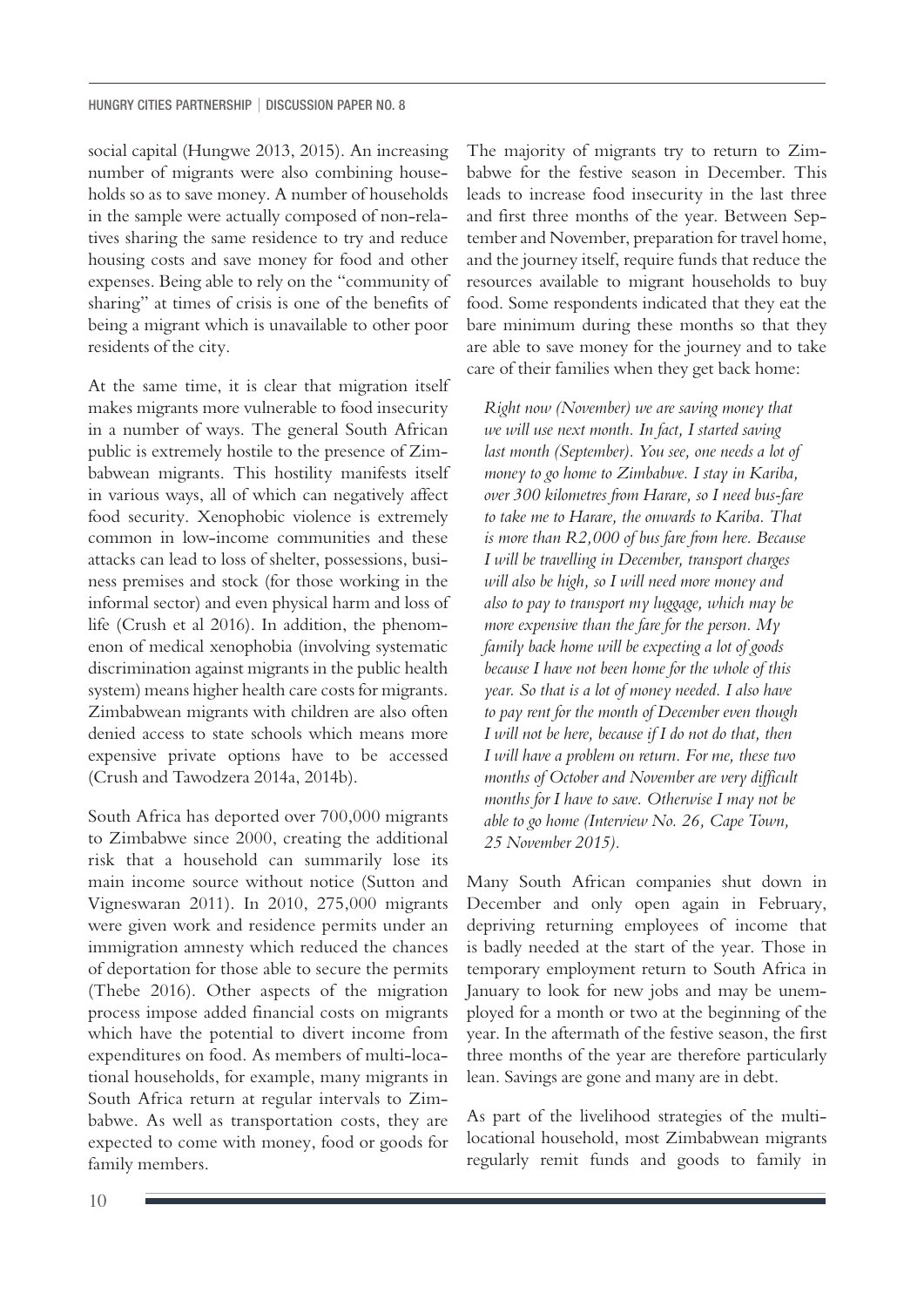Zimbabwe (Makina 2013). Eighty percent of the respondents in this survey regularly send money home to help with expenses like food, school fees, clothing as well as investments in both movable and immovable assets:

*My brothers and sisters contributed money for me to come here. So I have no choice, but to look after them. They played their role, now I am playing mine. Even though it is very tough here, I have to work hard so that they are able to live well back home. One of my brothers is still in school, so I have to pay his school fees. Maybe one day, when he finishes school he can join me here, but for now I am their only hope. So I do it, and I hope that I am making a difference in their lives. Even if I send R100 a month, I know it will help (Interview No. 35, Cape Town, 26 November 2011).*

*There is a lot of pressure on some of us to send money home. It is difficult to ignore the concerns of those that are back home. Even if you do not have the money you try like a man. You can borrow from friends and work hard to return it. Sometimes the problem is that people back home think that we are making a lot of money here. So every few days you get a call and people are asking for money. It's serious…sometimes people end up not answering calls from home because you know that it is usually about money. Yes, I know they are in problems, but sometimes you need some space to make some money and stabilise. As things are, it is difficult. Maybe when the situation in Zimbabwe improves, then we can stop sending money so often (Focus Group Participant, Cape Town, 01 December 2011).* 

Nearly 40% of remitting households send funds to Zimbabwe at least once per month and another 41% a few times per year. More than half of the surveyed migrant households were also remitting food to Zimbabwe: 8% more than once per month, 27% once per month, and 43% a few times per year.

What impact does remitting have on the food security of migrant households in South Africa? Given that food insecurity is a significant problem among migrant households, to what extent is this a

function of the need to remit which reduces disposable household income and the amount available to spend on food? In response to questions about the implications of remitting on their own food security, 60% of remitting households said the impact was "negative" or "very negative" and only 11% that it was "positive" or "very positive."

A final way in which migration itself imposes costs and reduces the food security of migrants relates to the phenomenon of rural-urban food transfers. The urban-based members of multi-locational households throughout Southern Africa rely for some of their food supply on informal transfers of food (Frayne 2010). In Zimbabwe, these transfers are an important way for migrants to stave off hunger in the urban areas. Given the distance and cost involved, migrants living in South Africa are unable to secure food transfers from the Zimbabwean countryside:

*Here it is difficult to get anything. In Zimbabwe, we could sometimes ask people in the rural areas to send us food, but we cannot do that here. It is too far and anyway, the people in Zimbabwe will be expecting us to feed them and not vice-versa. But we are struggling here. (Interview No. 36, Cape Town, 28 November 2011).* 

# Conclusion

This paper has examined the food security status of Zimbabwean migrant households in the poorer areas of two major South African cities, Johannesburg and Cape Town. Over 80% of the 500 households interviewed were food insecure in terms of both the amount of food to which they had access, and the quality and diversity of their diet, both of which were extremely poor. Those with higher incomes were consistently more food secure than those with lower incomes. In an all-cash urban environment, with high levels of unemployment, intense job competition and no urban agriculture, the primary determinant of food security is access to regular, paid employment. Overall, almost 40% of migrant household heads with a cash income were working in the informal economy where earnings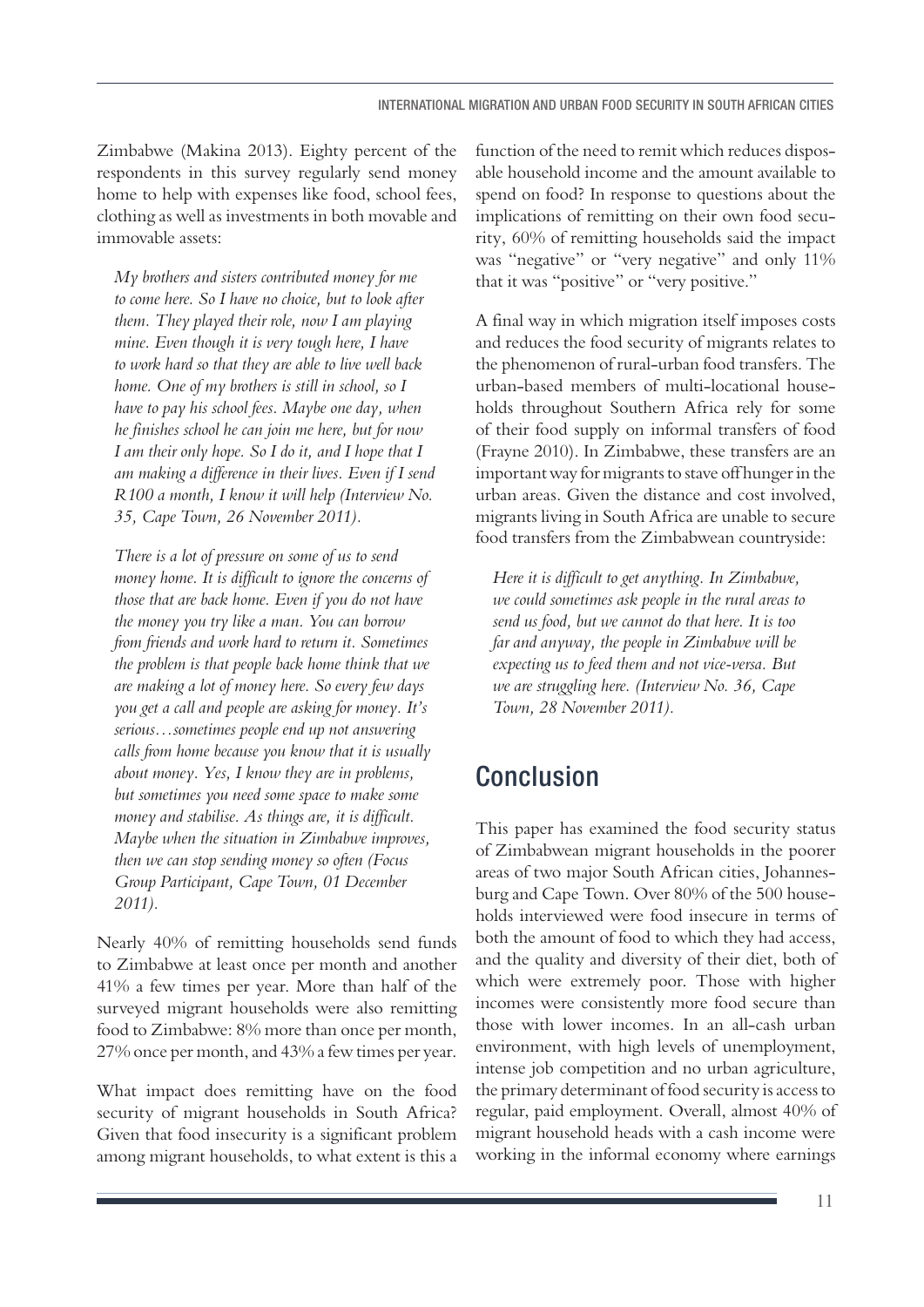HUNGRY CITIES PARTNERSHIP | DISCUSSION PAPER NO. 8

are small and inconsistent. Another 16% were unskilled casual workers where, again, employment is unpredictable and income unreliable.

The primary reason for the high levels of food insecurity among migrant households appear to lie in the set of pressures on low and unpredictable migrant incomes. Migrants have to pay rent, transport costs and other daily necessities such as medical treatment and school fees (if they have children with them). However, the major expenses incurred by migrant households which compromise food security are related to the migration process itself. These include the disruptions of deportation, the costs of circular migration, and the need to remit money and food to family in Zimbabwe. Multi-locational or stretched households mean that household food consumption is actually spread across space, between South Africa and Zimbabwe. While remittances in the form of cash and food have a positive impact on the food security of family in Zimbabwe, it makes migrants in South Africa more vulnerable to food insecurity.

The small literature on the impact of migrant remittances on food security tends to look only at the recipients and how their situation improves through remitting. It generally ignores the question of the impact of remitting on those who send remittances. This may be because there is an implicit assumption that those who remit do so because they have disposable income and choose to spend it on remitting. However, the majority of Zimbabwean migrants in South Africa do not have much disposable income or savings on which to draw. They have a strong obligation to remit, but in order to do so, must make choices and compromises because of their limited and unpredictable income. Food, though a necessity, is one of the first things that gets sacrificed. Quantities consumed decline, fewer meals are eaten, cheaper foods are preferred, and dietary quality and diversity inevitably suffer. While the situation of Zimbabwean migrants in South Africa may be somewhat extreme (given the crisis conditions in Zimbabwe itself), this is undoubtedly one end of a spectrum of vulnerability which needs to be explored in other contexts as well.

## References

- 1. Agarwal, S., Sethi, V., Gupta, P., Jha, M., Agnihotri, A. and Nord, M. (2009). "Experiential Household Food Insecurity in an Urban Underserved Slum of North India" *Food Policy* 1: 239-250.
- 2. Andersson Djurfeldt, A. (2015). "Multi-Local Livelihoods and Food Security in Rural Africa" *Journal of International Development* 27: 528-545.
- 3. Battersby, J. (2011). "Urban Food Insecurity in Cape Town, South Africa: An Alternative Approach to Food Access" *Development Southern Africa* 28: 545-561.
- 4. Carletto, C., Zezza, A. and Banerjee, R. (2013). "Towards Better Measurement of Household Food Security: Harmonizing Indicators and the Role of Household Surveys" *Global Food Security* 2: 30-40.
- 5. Coates J. (2013). "Build it Back Better: Deconstructing Food Security for Improved Measurement and Action" *Global Food Security* 2: 188-194
- 6. Chatterjee, N., Fernandes, G. and Hernandez, M. (2012). "Food Insecurity in Urban Poor Households in Mumbai, India" *Food Security* 4: 619-632.
- 7. Crush, J. (2013). "Linking Migration, Development and Urban Food Security" *International Migration* 51: 61- 75.
- 8. Crush, J. and Battersby, J. (eds.) (2016). *Rapid Urbanization, Urban Food Deserts and Urban Food Security in Africa* (London: Springer).
- 9. Crush, J. and Frayne, B. (2011). "Urban Food Security and the New International Food Security Agenda" *Development Southern Africa* 28: 527-544.
- 10. Crush, J. and Tawodzera. G. (2014a). "Medical Xenophobia and Zimbabwean Migrant Access to Public Health Services in South Africa" *Journal of Ethnic and Migration Studies* 40: 655-670.
- 11. Crush, J. and Tawodzera, G. (2014b). "Exclusion and Discrimination: Zimbabwean Migrant Children and South African Schools" *Journal of International Migration and Integration* 15: 677-693.
- 12. Crush, J. and Tevera, D. (eds.) (2010). *Zimbabwe's Exodus: Crisis, Migration, Survival* (Ottawa: IDRC).
- 13. Crush, J., Chikanda, A. and Tawodzera, G. (2015). "The Third Wave: Mixed Migration from Zimbabwe to South Africa" *Canadian Journal of African Studies* 49: 363-382.
- 14. Crush, J., Chikanda, A. and Skinner, C. (eds.) (2015). *Mean Streets: Migration, Xenophobia and Informality in South Africa* (Cape Town and Ottawa: SAMP and IDRC).
- 15. Crush, J., Frayne, B. and Pendleton, W. (2012). "The Crisis of Food Insecurity in African Cities" *Journal of Hunger and Environmental Nutrition* 7: 271-92.